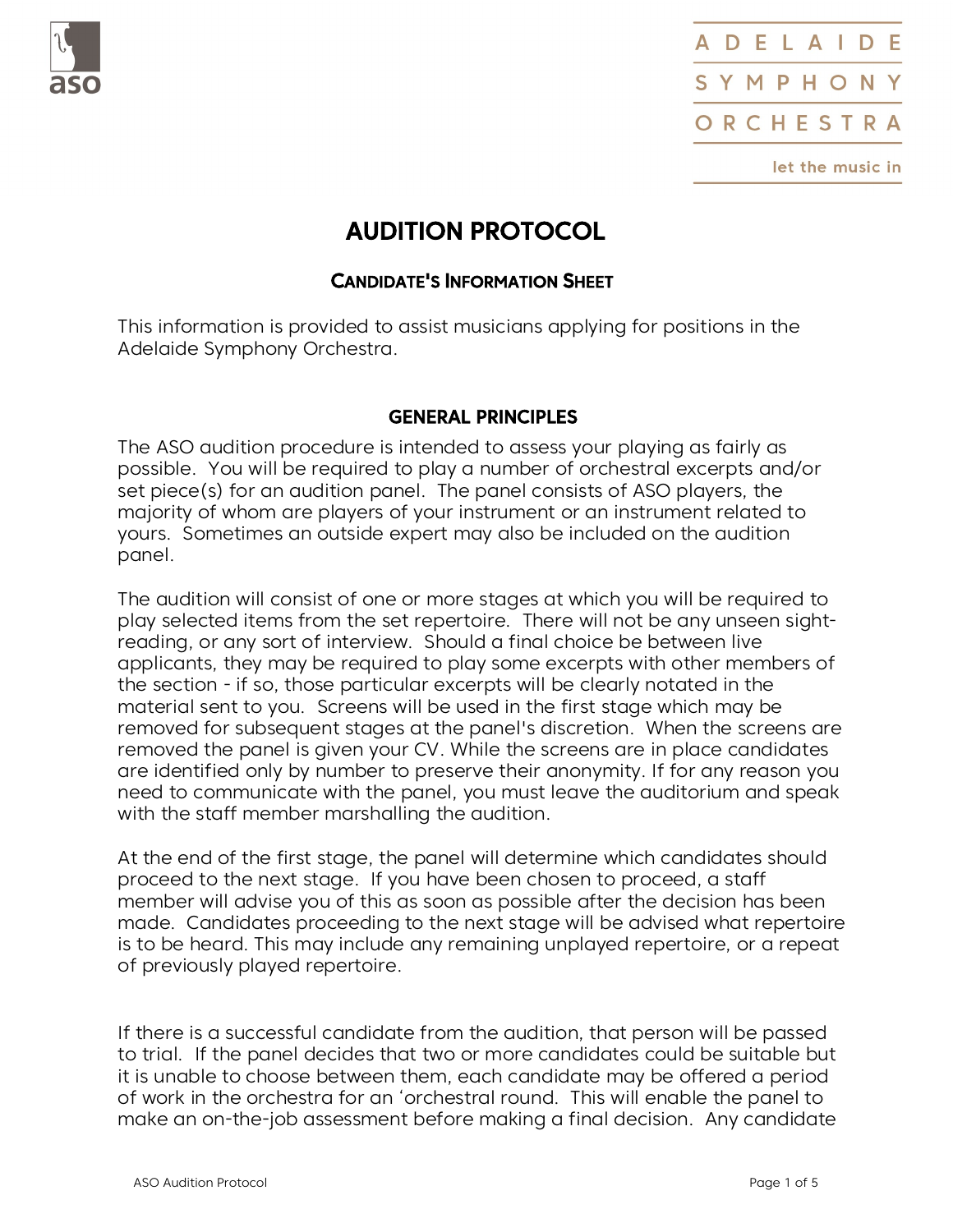

selected as the result of such an assessment period will then be passed to trial. An orchestral round may also be used when the panel feels it could be useful in making a decision about recorded auditions.

#### TRIAL PERIOD

In order to become a member of the ASO you need to successfully pass a trial<br>period. Trial periods last six months although this may be extended if the panel<br>require more time to make a proper assessment or believe that th

#### ON THE AUDITION DAY

Aim to arrive at the ASO building at 91 Hindley St Adelaide well in advance of<br>your allotted time. The exact time you will play depends on several<br>unpredictable factors such as non-arrival of other candidates and delays in

In the studio there will be a curtain between you and the panel. Behind the curtain the panel members are seated at tables facing the centre of the curtain. You may hear them coughing, whispering and shuffling papers.<br>You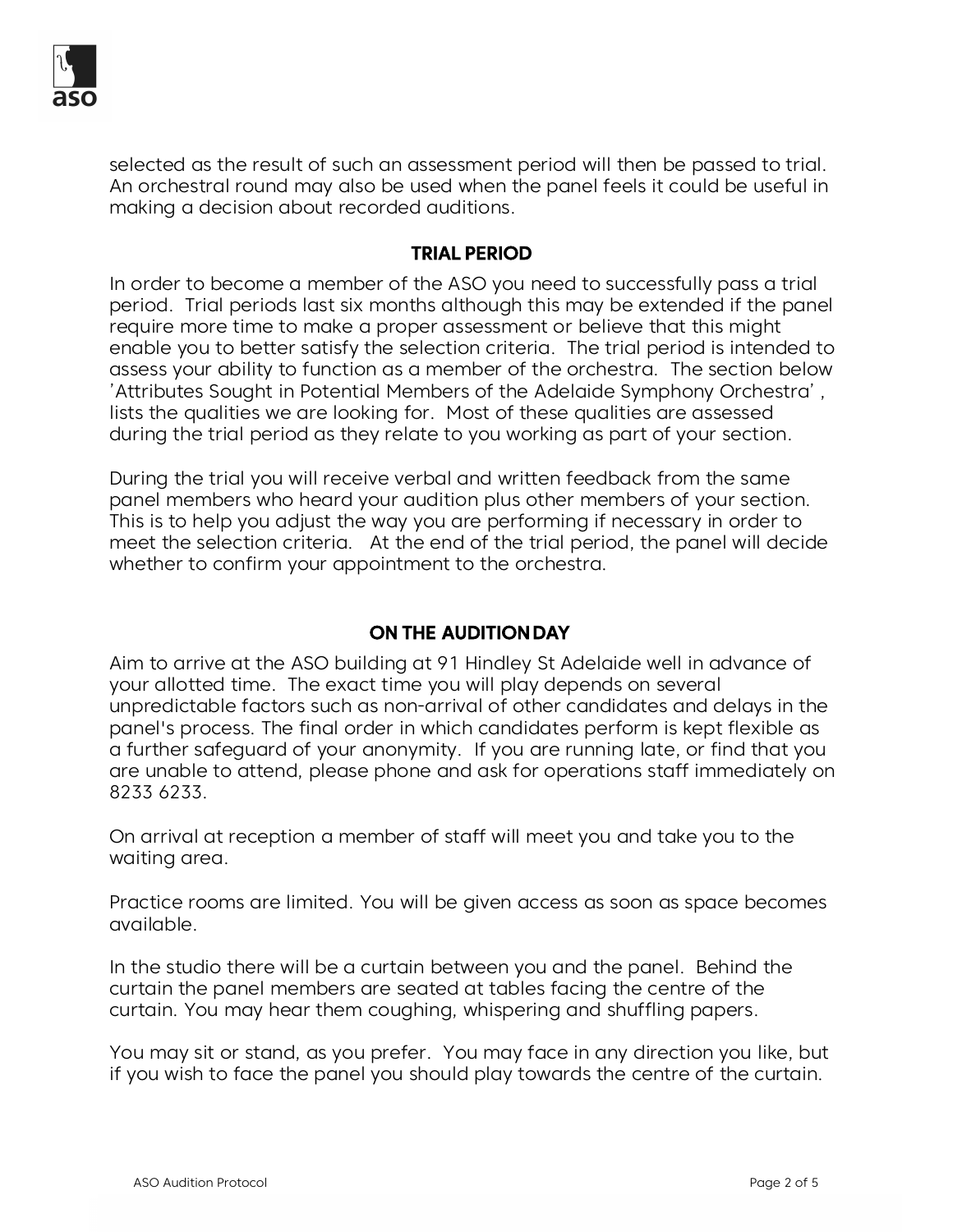

You may see some audiovisual equipment in the studio - this is for the playing of other candidates' audition recordings only. Your audition will not be recorded or<br>filmed in any way.<br>The Audition Chairman may call to you to cut to the next piece, or to repeat<br>something you've just played in a different

speak or play any identifying warm-up tune, and try to avoid coughing, or<br>wearing noise-making shoes such as stiletto heels. This is to protect your<br>anonymity.<br>If at any point you feel you have not been auditioned fairly,

# SUBMITTING A VIDEO RECORDING FOR AUDITION

Whilst attendance at a live audition is definitely the best option, the ASO will accept a video recording for the audition. Generally applicants elect this option if they live overseas or interstate or have performance com

Where an applicant chooses to submit a video recording for audition, the following requirements apply:

- Applicants to submit a video recording (DVD or other format by agreement)
- All material to be recorded in one session
- All material to be recorded once only with no retakes or editing
- The recording must arrive by 3:00pm (Australian Central Standard Time) the day before the specified audition date. It is the applicant's responsibility to ensure that recordings arrive on time. Recordings that arrive late cannot be assessed.
- The recording must be accompanied by a declaration form supplied by the ASO and signed by both the applicant and the recording engineer/ producer stating that:
	- the video recording is a true and recent recording of their playing, and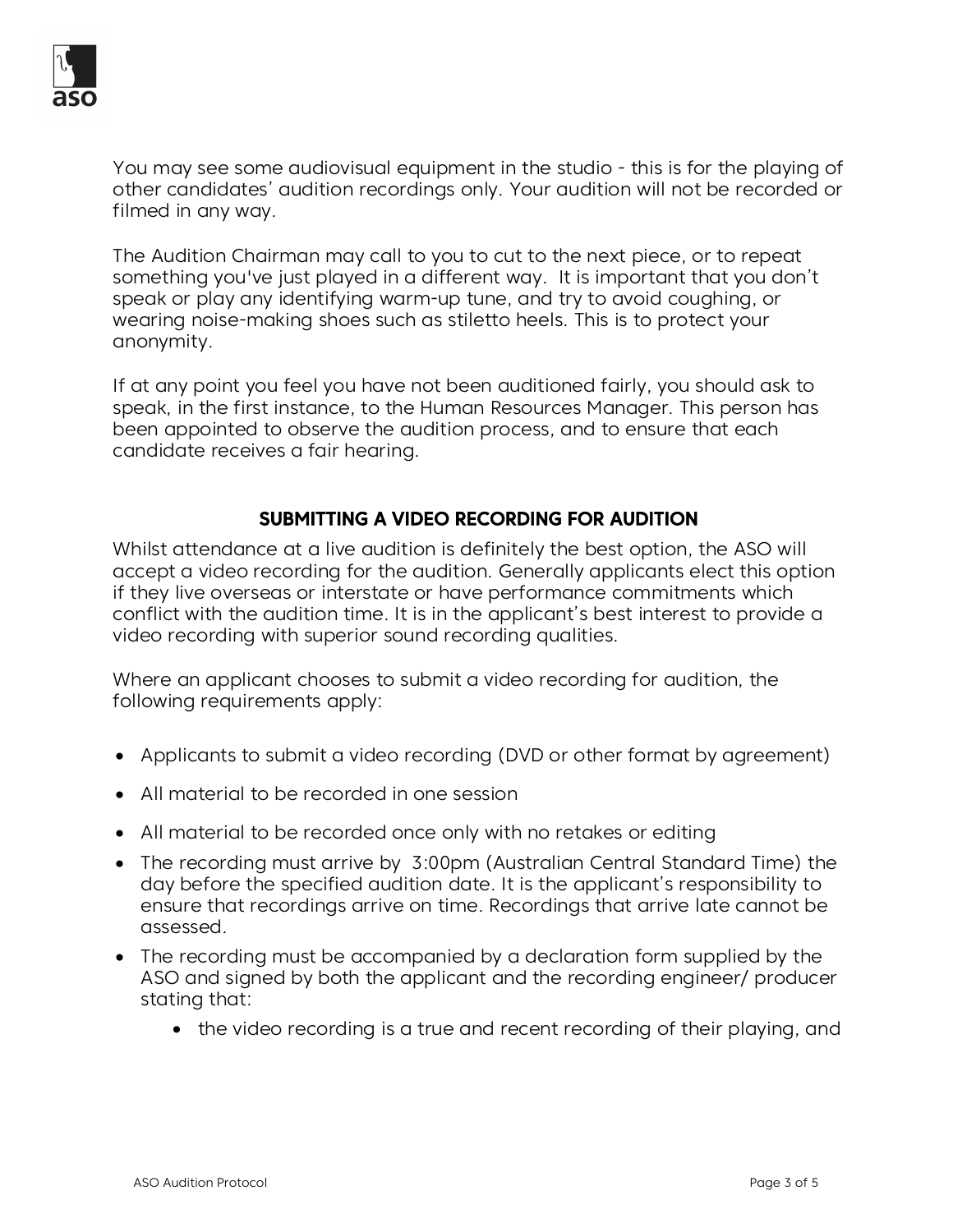

- no editing or re-recording of the musical performance has taken place
- The recording should have a piano accompaniment if required by the repertoire. This is not an essential requirement however an unaccompanied recording does not necessarily do the playing justice.
- The recording must be done in the following order:
	- 1. orchestral excerpts
	- 2. set pieces (as per the advertisement)
	- 3. any requested works of the applicant's choice (if required)
- Orchestral excerpts must be played in numerical order and recorded in groups of five excerpts in one continuous take with no editing or re recording. A short break is permitted between each group of excerpts. The last group of excerpts may be less than five. Each excerpt must be given a separate track listing number as the panel may need to jump from one to another as necessary.
- Each required solo repertoire piece (concerto, recital pieces etc) must be tracked as an entire piece, as if it was being played as a performance (no editing or re-recording & no stopping between movements). Rest breaks in the recording schedule can take place between these pieces.
- An applicant may replay a section of the required material in the same take, if dissatisfied, however the original attempt must remain recorded (i.e., no editing).

#### ATTRIBUTES SOUGHT IN ADELAIDE SYMPHONY ORCHESTRA PLAYERS

Through the audition and trial process, the Adelaide Symphony Orchestra seeks to appoint the finest musicians with the following attributes. a) Attributes to be tested at an Audition:

# Performance standard, including:<br>- dynamic range

- 
- intonation
- knowledge of the orchestral repertoire
- rhythm
- sound
- sound compatibility with the section
- technical ability